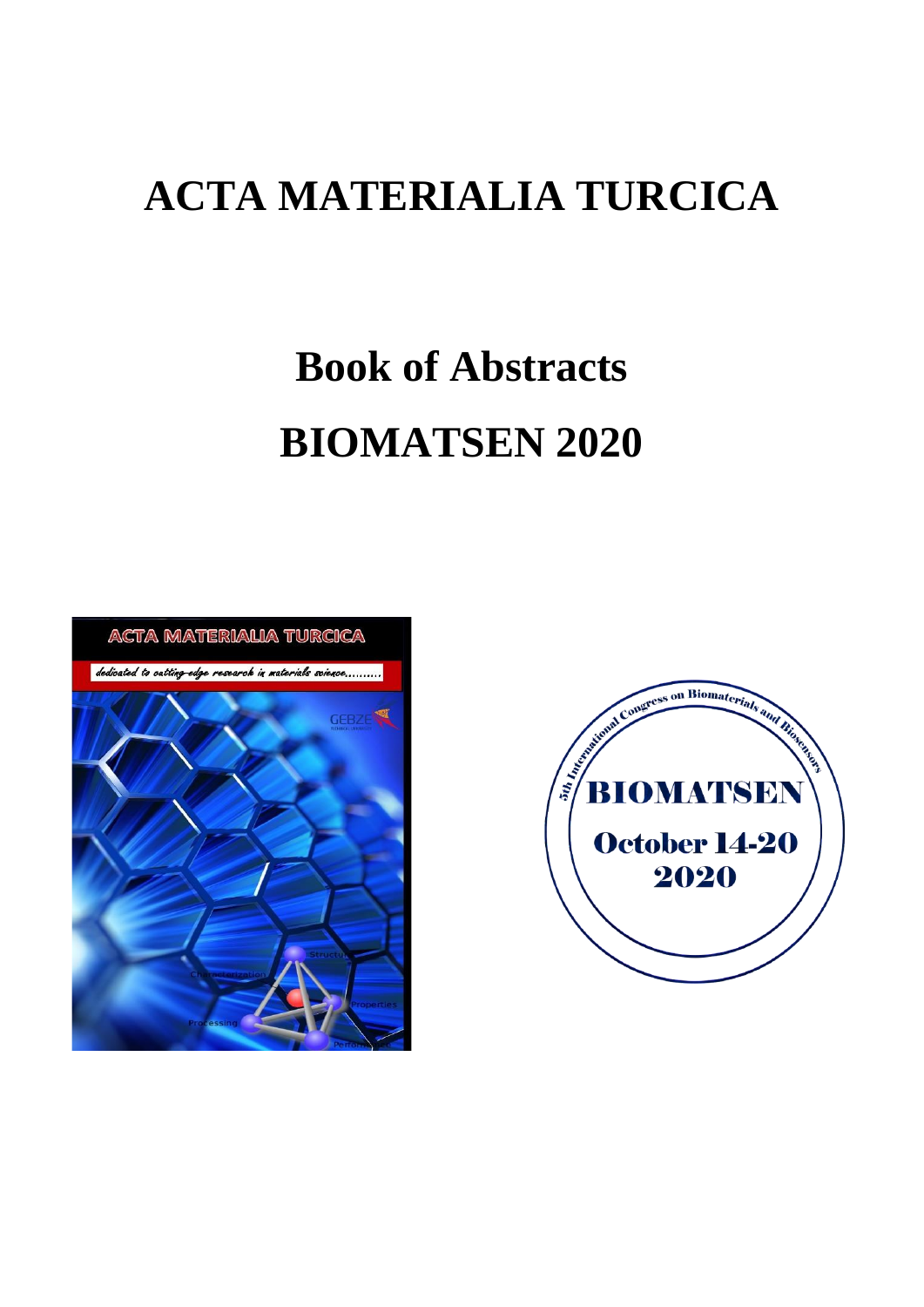

International Conference on Biomaterials and **Biosensors** (BIOMATSEN) 2020 Abstract Book



#### **Disclaimer**

This book contains abstracts approved by the Congress Review Committee. Authors are responsible for the content and accuracy.

Opinions expressed may not necessarily reflect the position of the international scientific council of BIOMATSEN 2020.

#### **Editorial Board**

Ahmet Yavuz Oral Banu Oral Mehmet Emre Aköz Onur Alp Aksan Vala Can Aşkan Gamze Sekicek Bahar Şölen Akdemir Fatmanur Kocaman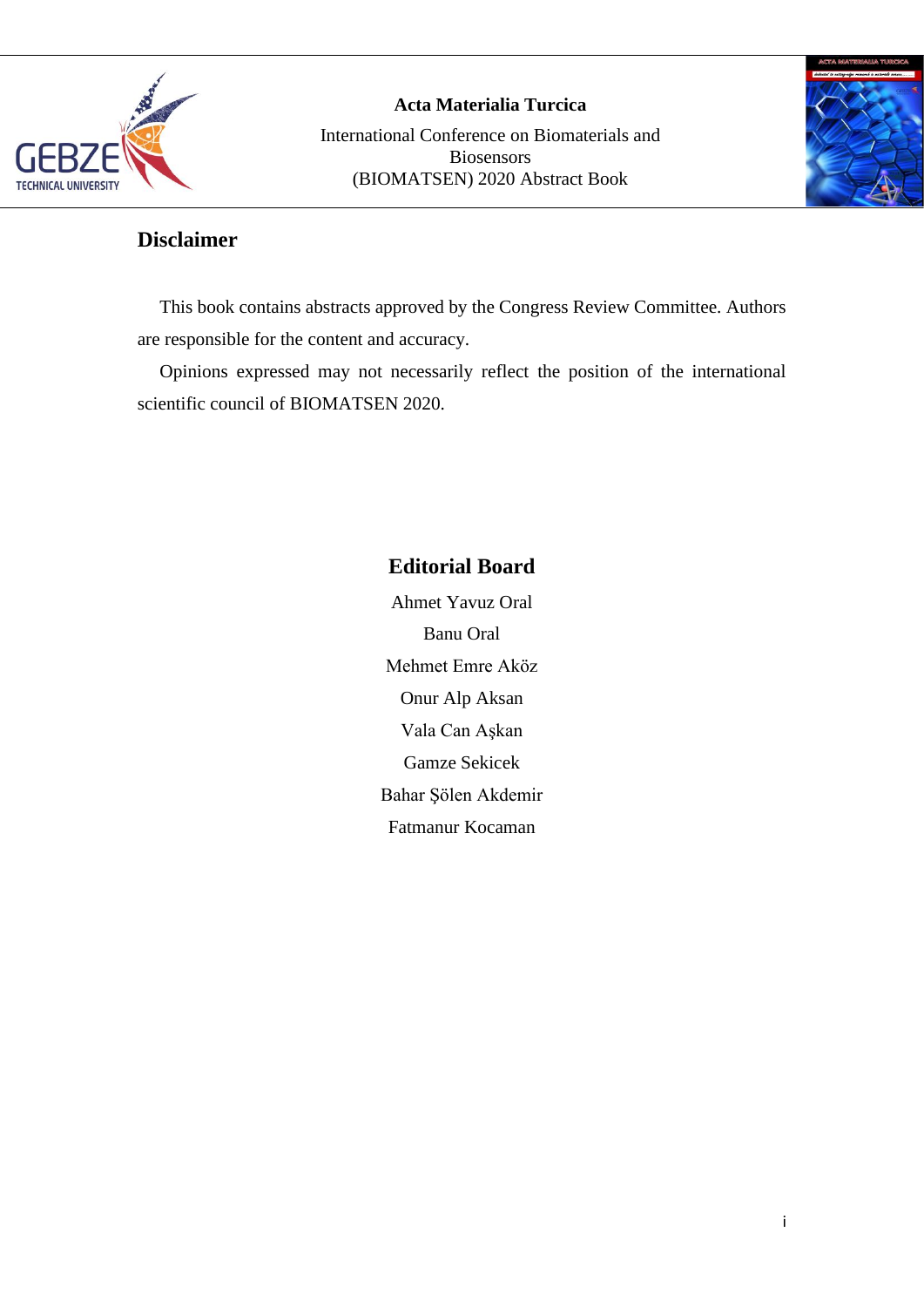

**Acta Materialia Turcica** International Conference on Biomaterials and **Biosensors** (BIOMATSEN) 2020 Abstract Book



# **5 th International Conference on Biomaterials and Biosensors (BIOMATSEN 2020)**

**Virtual October 14-20, 2020**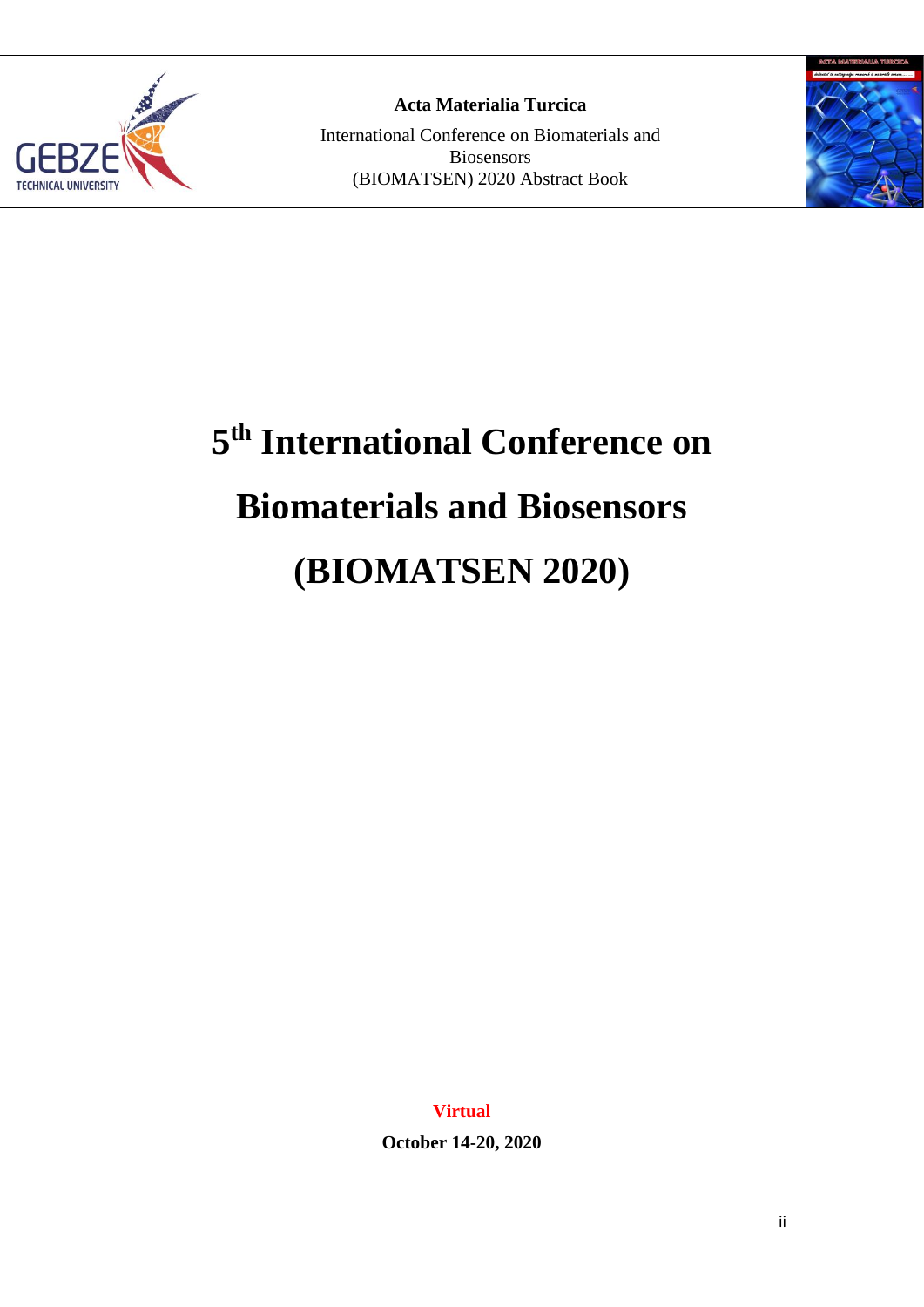

International Conference on Biomaterials and **Biosensors** (BIOMATSEN) 2020 Abstract Book



#### **Plenary Speakers**

Thomas J. Webster Northeastern University, USA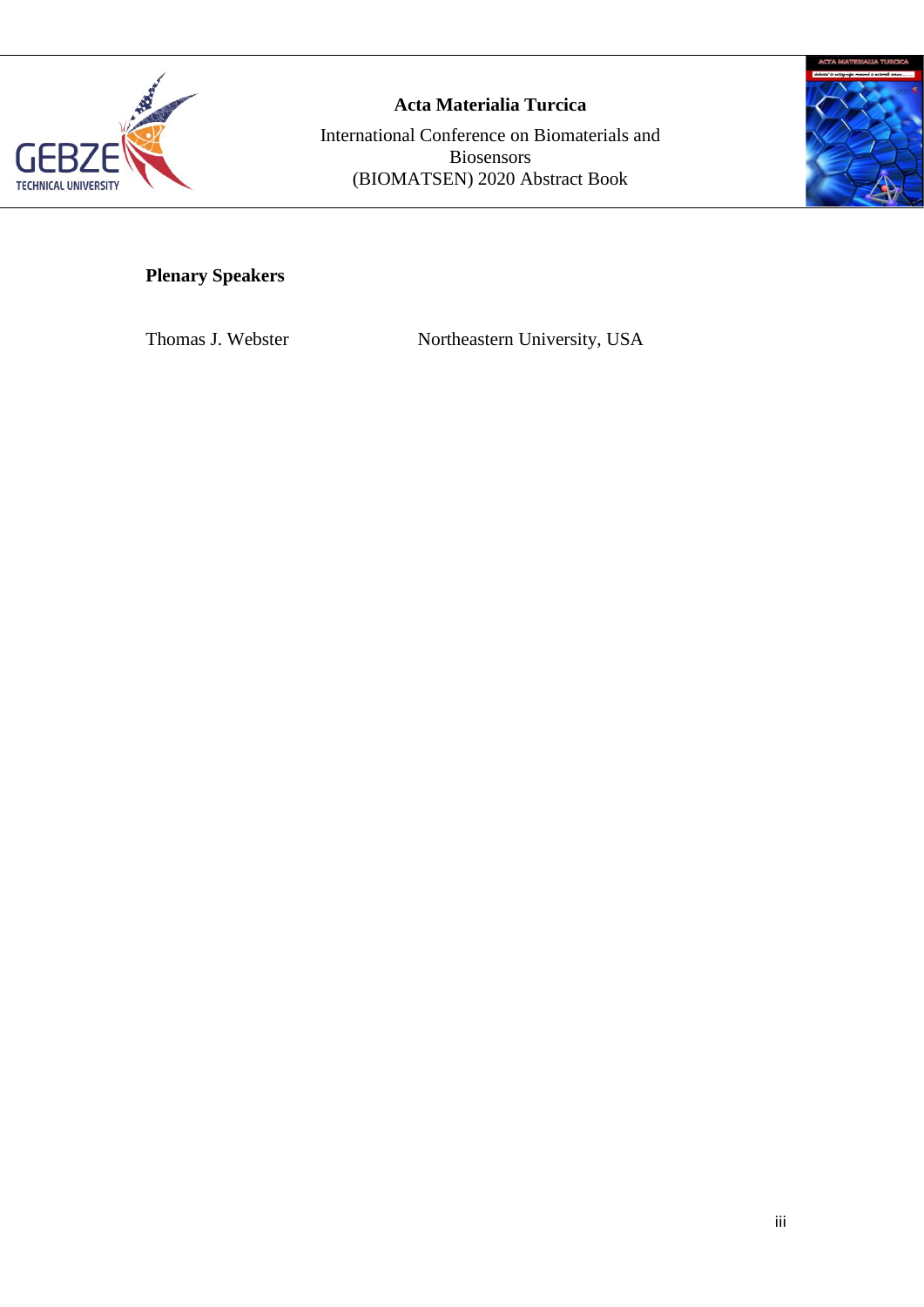

International Conference on Biomaterials and **Biosensors** (BIOMATSEN) 2020 Abstract Book



#### **Invited Speakers**

Snezana Ilic-Stojanovic University of Nis, Serbia Taras Kavetskyy Drohobych Ivan Franko State Pedagogical University, Ukraine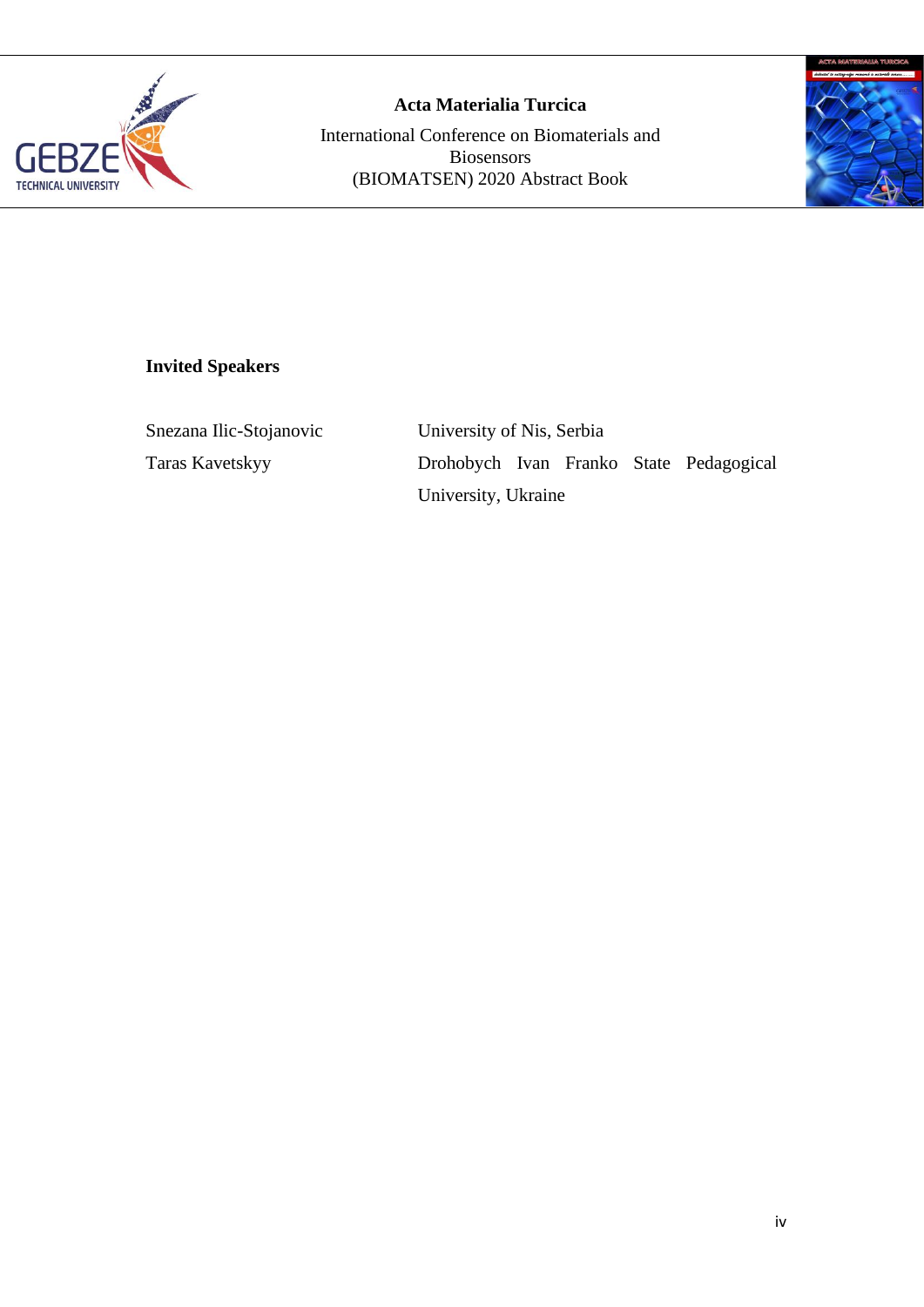

International Conference on Biomaterials and **Biosensors** (BIOMATSEN) 2020 Abstract Book

#### **Chair**

Banu Oral Gebze Technical University, Turkey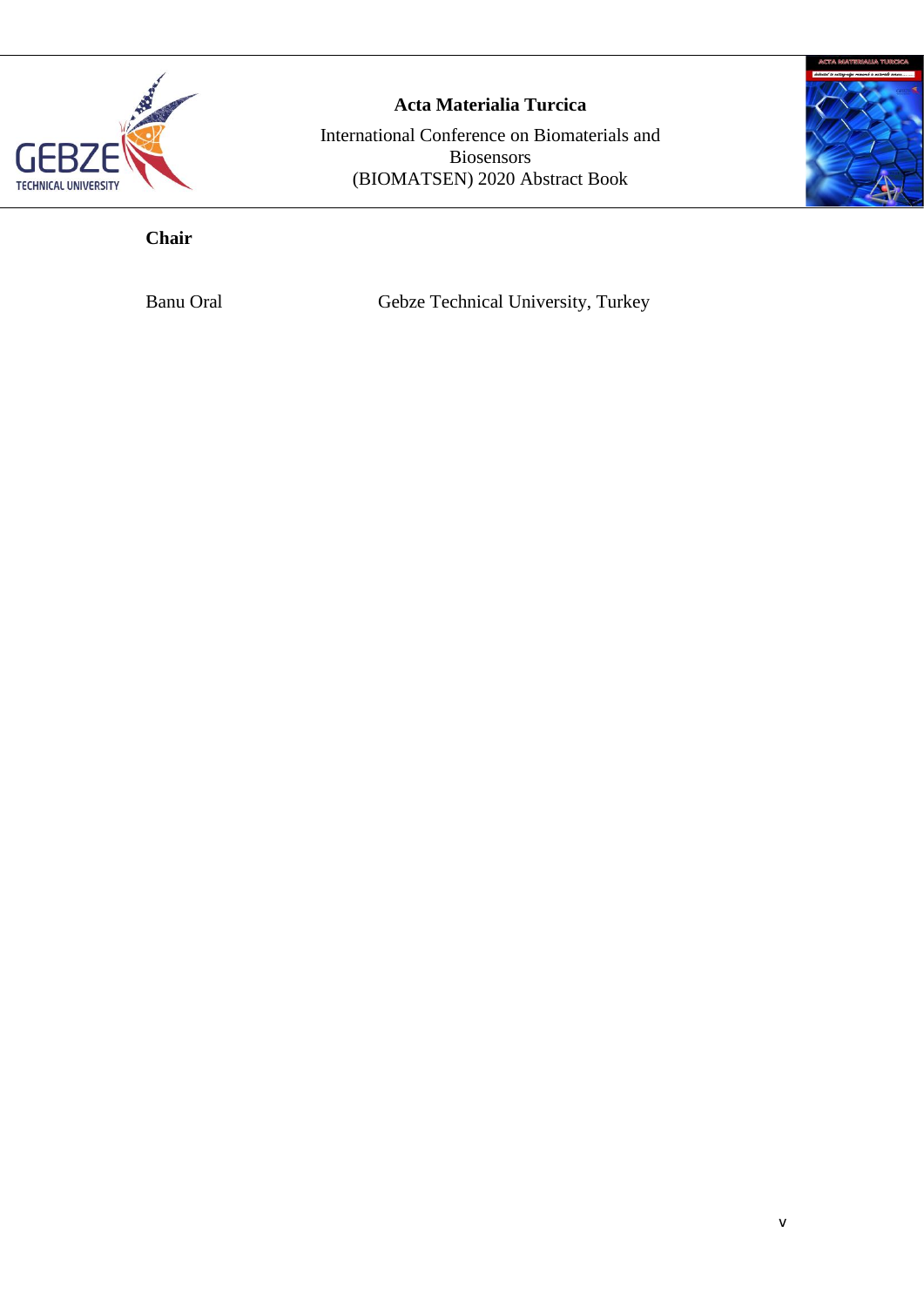

International Conference on Biomaterials and **Biosensors** (BIOMATSEN) 2020 Abstract Book



#### **Scientific Commitee**

| Akheel Ahmed Syed         | University of Mysore, India                      |  |
|---------------------------|--------------------------------------------------|--|
| Alexander Gerasimenko     | National Research University of Electronic       |  |
|                           | Technology, Russia                               |  |
| <b>Alexander Spirov</b>   | State University of New York at Stony Brook, USA |  |
| Ana Luisa Muñoz Ramirez   | Universidad Antonio Nariño, Colombia             |  |
| Dimitry Gryadunov         | Russian Academy of Sciences, Russia              |  |
| Fraser Buchanan           | Queen's University, Northern Ireland             |  |
| George A. Stanciu         | University "Politehnica" of Bucharest, Romania   |  |
| Gülay Büyükköroğlu        | Anadolu University, Turkey                       |  |
| Hua Li                    | Nanyang Technological University, Singapore      |  |
| Jacques Desbrieres        | <b>UPPA/CNRS, France</b>                         |  |
| Jamal Zweit               | Virginia Commonwealth University, USA            |  |
| John G. Hardy             | Lancaster University, UK                         |  |
| Lidija Malic              | National Research Council Canada, Canada         |  |
| Muhammad Asadullah Madni  | The Islamia University of Bahawalpur, Pakistan   |  |
| Paweł Ł. Sajkiewicz       | Institute of Fundamental Technological Research, |  |
|                           | Polish Academy of Sciences, Poland               |  |
| Rada Pjanovic             | University of Belgrade, Serbia                   |  |
| Roberto Olayo             | Metropolitan Autonomous University, Mexico       |  |
| Ruken Esra Demirdogen     | Çankırı Karatekin University, Turkey             |  |
| Sandra Loera-Serna        | Metropolitan Autonomous University, Mexico       |  |
| Snezana Ilic-Stojanovic   | University of Nis, Republic of Serbia            |  |
| Subrayal M. Reddy         | University of Central Lancashire, UK             |  |
| Todorka Gancheva Vladkova | Chemical Technology<br>University of<br>and      |  |
|                           | Metallurgy (UCTM), Bulgaria                      |  |
| Tukayi Kudanga            | Durban University of Technology, South Africa    |  |
| Unathi Sidwaba            | University of South Africa, South Africa         |  |
|                           |                                                  |  |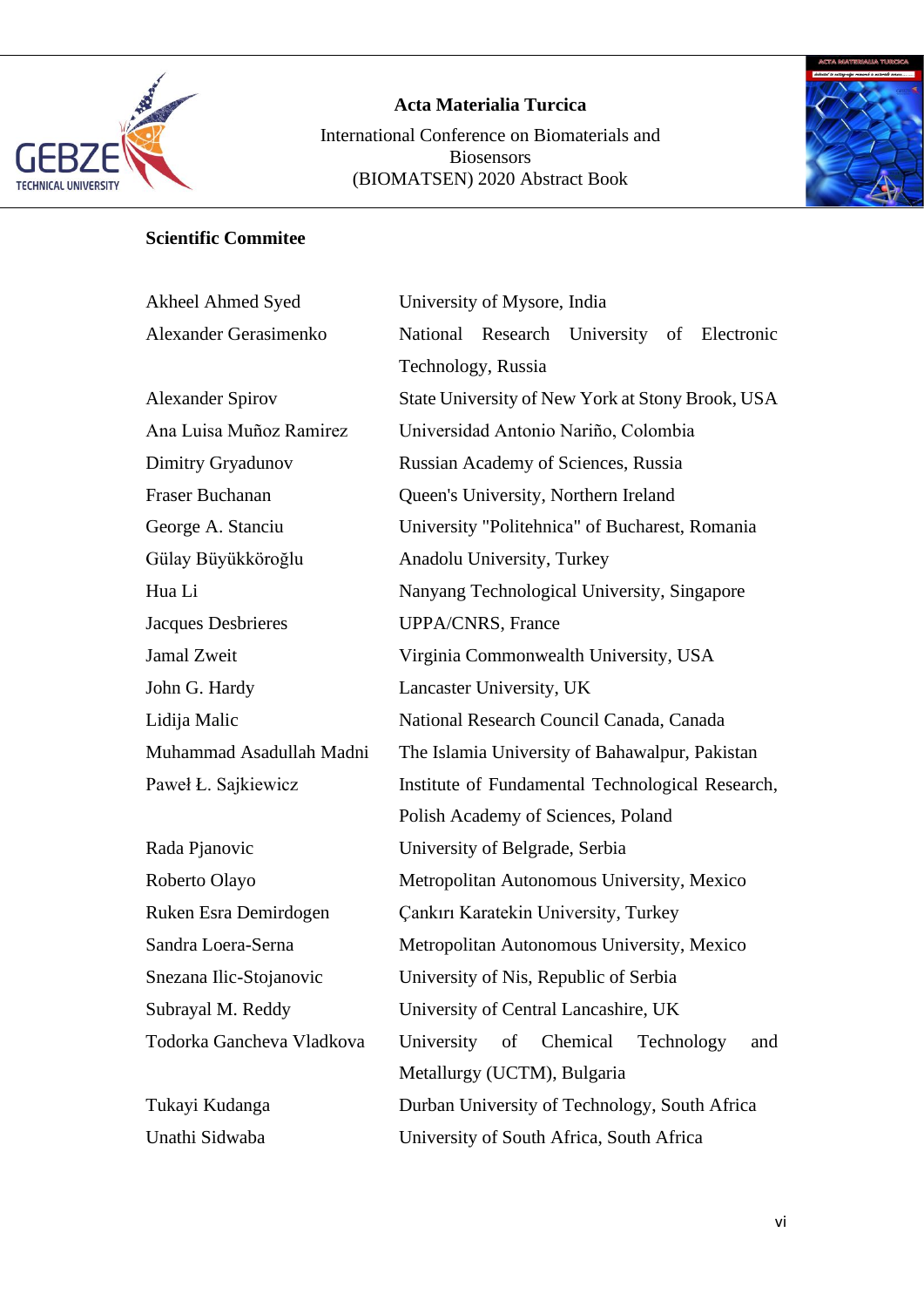

International Conference on Biomaterials and **Biosensors** (BIOMATSEN) 2020 Abstract Book



Valentin Mateev Technical University of Sofia, Bulgaria Vasa Radonic University of Novi Sad, Serbia Yan Li Sun Yat-sen University, China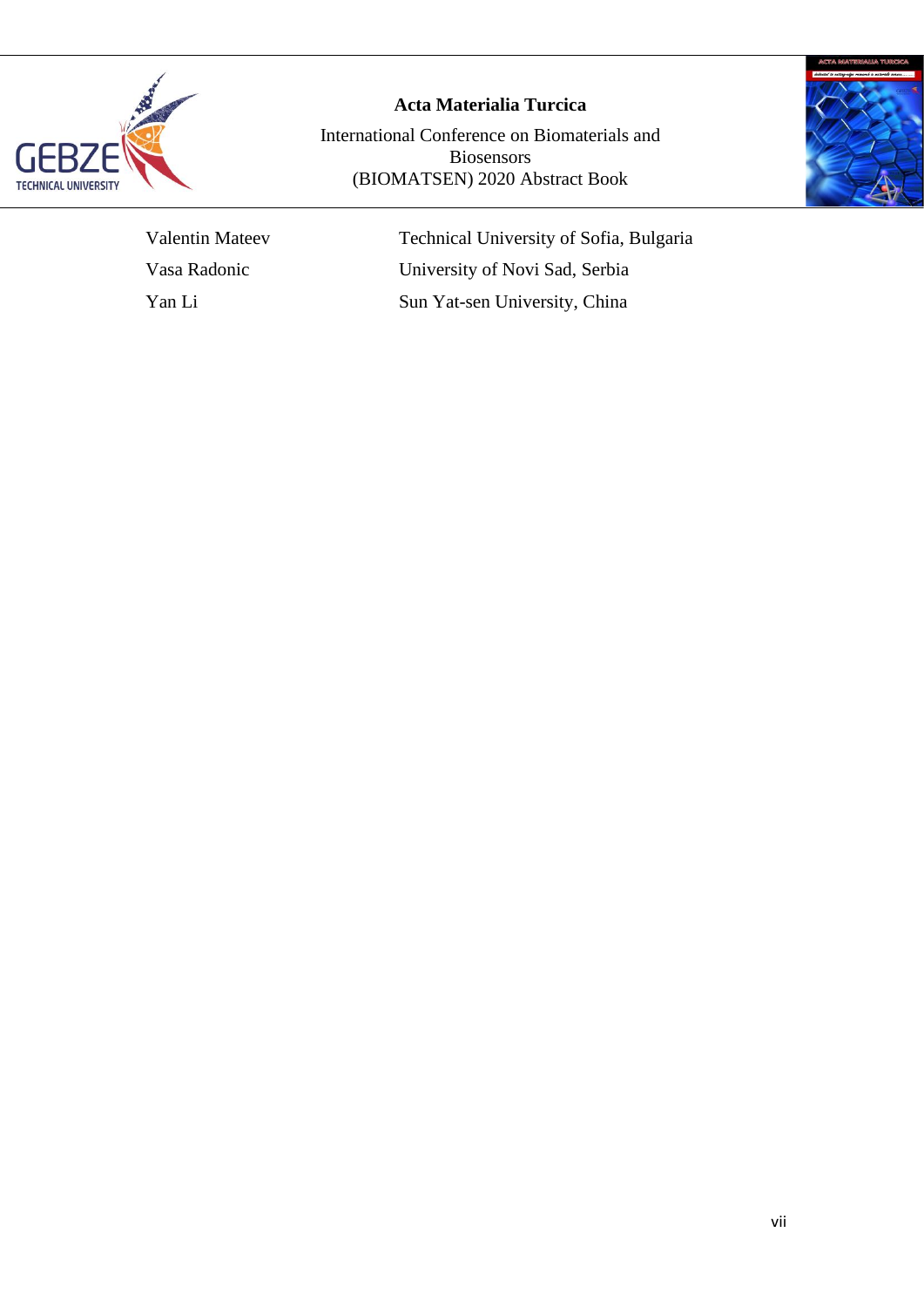

International Conference on Biomaterials and Biosensors (BIOMATSEN) 2020 Abstract Book



### **Organizing Commitee**

| A. Yavuz Oral        | Gebze Technical University, Turkey |
|----------------------|------------------------------------|
| <b>Banu Oral</b>     | Gebze Technical University, Turkey |
| Ersin Kayahan        | Kocaeli University, Turkey         |
| M. Alper Sahiner     | Seton Hall University, USA         |
| Serap Şentürk Dalgıç | Trakya University, Turkey          |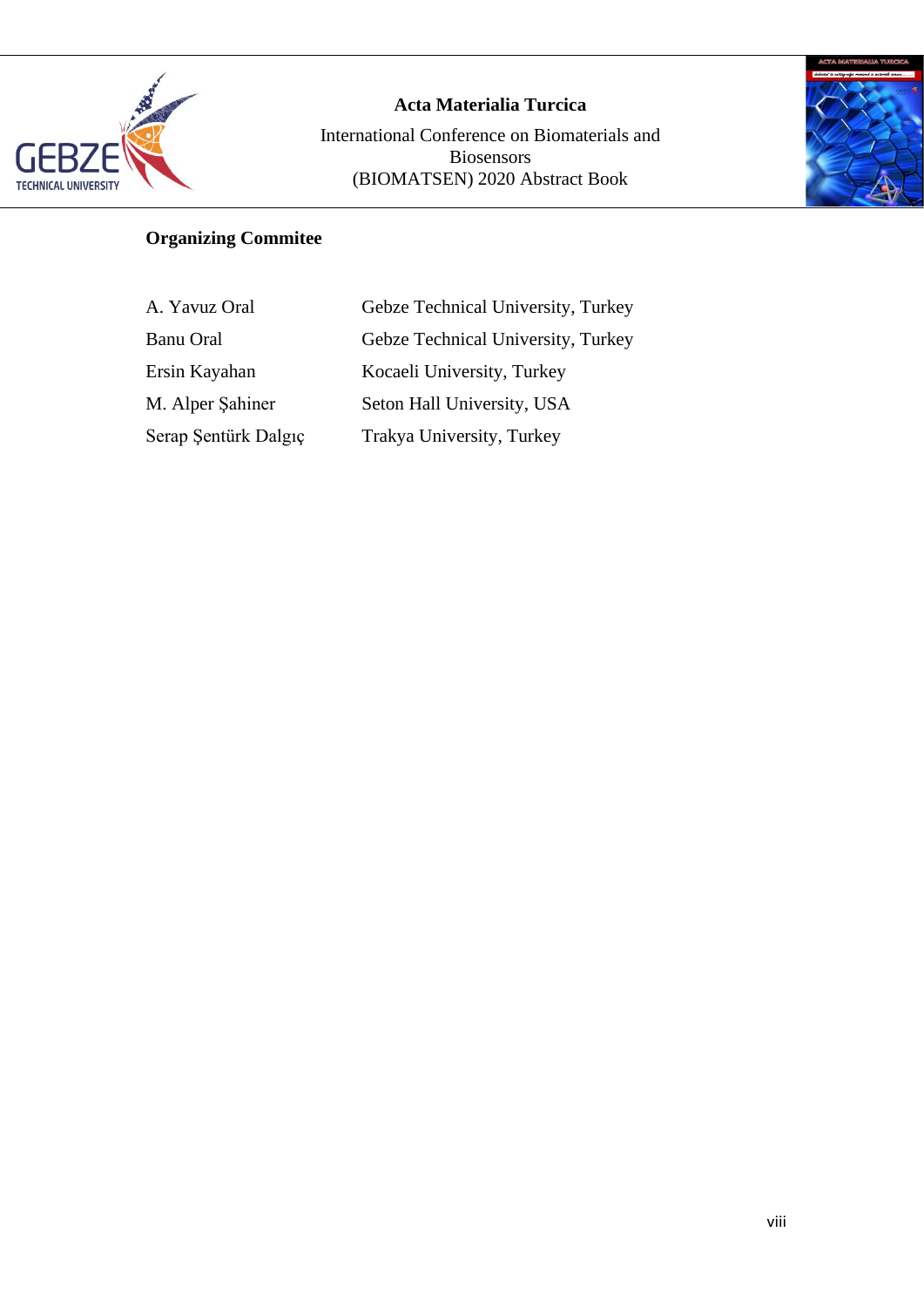

International Conference on Biomaterials and **Biosensors** (BIOMATSEN) 2020 Abstract Book



#### **PLENARY SPEAKERS**

**Id-296**

#### **Are Better Medical Devices Enough to Improve Healthcare?**

T. J. WEBSTER

Northeastern University, United States

Corresponding author: th.webster@neu.edu

#### **Abstract:**

Life expectancy in several highly industrialized nations (like the U.S. and Germany) has decreased over the past 2 years. This highlights a critical problem we are facing today with traditional healthcare which relies on non-responsive medical devices, extensive use of drugs, generalizations, and a reactive not proactive approach. Our current global healthcare system has reached its peak effectiveness and is clearly no longer working. This presentation will highlight the role that implantable nano sensors are making to transition from traditional medicine to a more proactive medicine that can reverse our declining life expectancies. Organ systems to be covered include bone, brain, cartilage, cardiovascular, and more. Diseases to be covered include cancer, infection, and others.

**Keywords:** Sensors, Implants.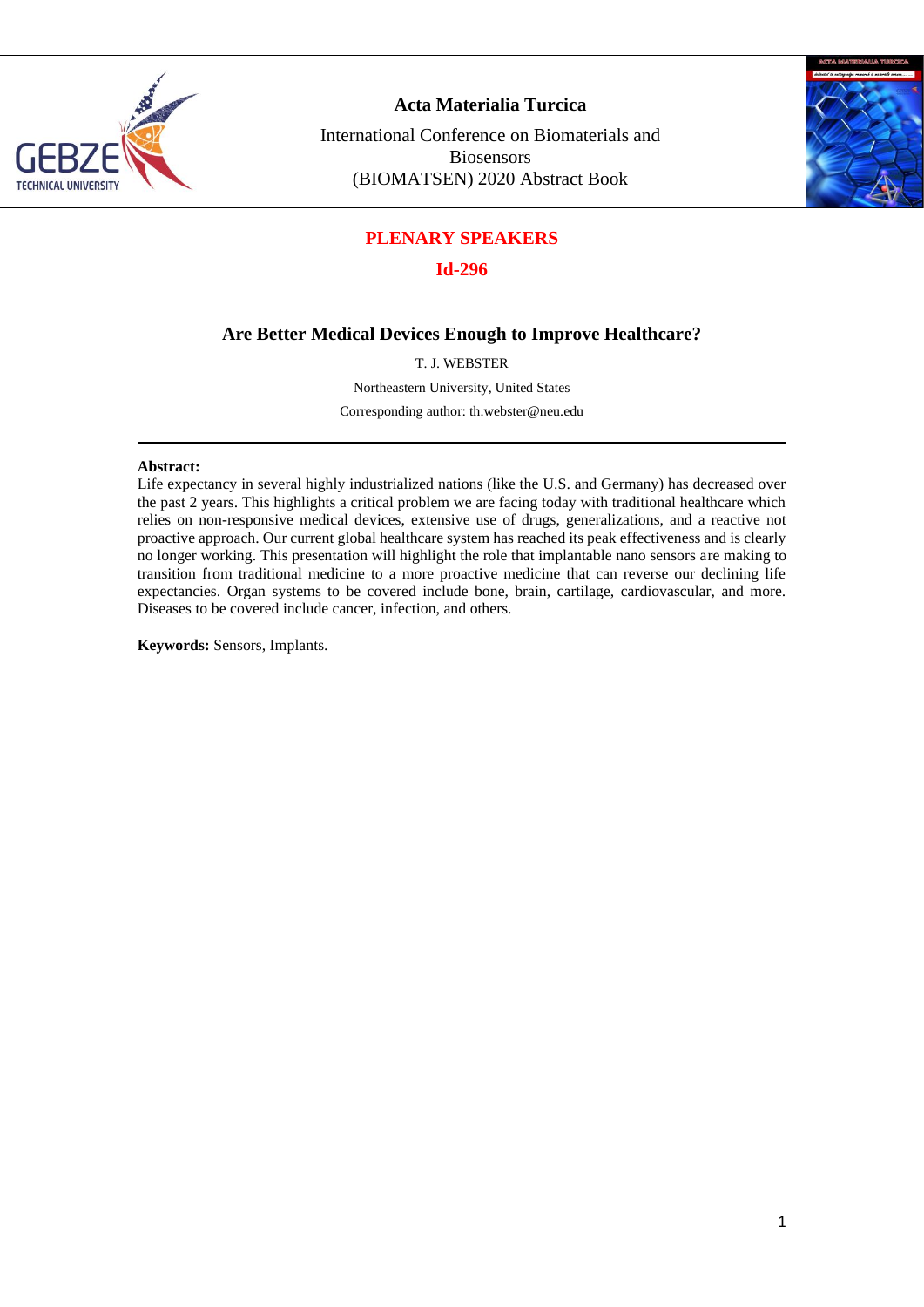

International Conference on Biomaterials and **Biosensors** (BIOMATSEN) 2020 Abstract Book



#### **INVITED SPEAKERS**

**Id-315**

#### **Dual [Stimuli-Sensitive Copolymer Hydrogels](https://pubs.acs.org/doi/abs/10.1021/ma101437k): Synthesis and Characterisation**

S. S. ILIĆ-STOJANOVIĆ<sup>1,</sup>\*, A. S. ZDRAVKOVIĆ<sup>2</sup>, L.B. NIKOLIĆ<sup>1</sup>

<sup>1</sup>University of Niš, Faculty of Technology, Leskovac, Republic of Serbia

<sup>2</sup>Academy of Professional studies South Serbia, Department of Technology and Art studies, Republic of Serbia

Corresponding author: Snezana.IlicStojanovic@yahoo.com

#### **Abstract:**

Dual stimuli-sensitive hydrogels, especialy thermo- and pH- sensitive hydrogels have special importance for human application, because the temperature and pH value are parameters that most often change in a living organism. They may be synthesized by the polymerization of comonomers with hydrophobic and ionization functional groups, by the new monomers that respond simultaneously to both stimuli, or combining temperature sensitive polymers with polyelectrolytes. By introducing small amounts of weak acid, swelling capacity increases, and the volume phase transition temperature of copolymers is transferred to higher values. There have been numerous research with dual thermo- and pH responsive hydrogels in the controlled and self-regulated drug delivery systems, in medicine, in bioengineering, or in biotechnology fields. The aim of this work is to characterize properties of synthesized hydrogels based on thermosensitive monomer N-isopropylacrylamide and different anionic comonomers (acrylic acid and methacrylic acid). The hydrogels were synthesized by radical polymerization process with different comonomer and cross-linker content. In this work, the influence of lyophilization process on their swelling properties was examined. The synthesized poly(N-isopropylacrylamide-co-acrylic acid) p(NIPAM-AA) and poly(N-isopropylacrylamide-co-methacrylic acid) p(NIPAM-MAA) hydrogels were characterized using different instrumental techniques, as well as Fourier transform infrared spectroscopy (FTIR), scanning electron microscopy (SEM), X-ray diffraction (XRD), and differential scanning calorimetry (DSC). FTIR spectra of obtained hydrogels indicate successful polymerization process by C=C double bonds breaking. The residual reactants content during the polymerization process was determined using high pressure liquid chromatography (HPLC) method. The values of unreacted monomer and cross-linker quantities were within acceptable limits and indicate almost complete conversion of reactants during synthesis. The swelling ratio in fluids at different pH values and temperatures were analysed. Hydrogels p(NIPAM-AA) and p(NIPAM-MAA) are negatively thermosensitive, because their swelling rate decreased with temperature increase. Hydrogels swollen up to the equilibrium state were lyophilized and applied in further analysis. Obtained results show that lyophilized p(NIPAM-AA) and p(NIPAM-MAA) hydrogels achieve equilibrium swelling capacity faster than nonlyophilized samples. Swelling kinetics before and after the lyophilization process, as well as swelling reversibility through 3 alternate swell-shrink cycles under the influence of temperature were investigated. A full three-level experimental design was applied in order to describe the swelling process of analysed hydrogels as a function of temperature, pH value and crosslinker content by a mathematical model. The obtained results, achievements and their importance present possibility to apply this kind of hydrogels as promising candidates for preparation of potentially suitable drug carriers, with the possibility of designing the desired properties. This work was supported by the Ministry of Education, Science and Technological Development of the Republic of Serbia (project TR-34012 "Plant and synthetic bioactive products of new generation").

**Keywords**: Thermo and Ph-Sensitive Hydrogels, Lyophilization, N-Isopropylacrylamide, Acrylic Acid, Methacrylic Acid.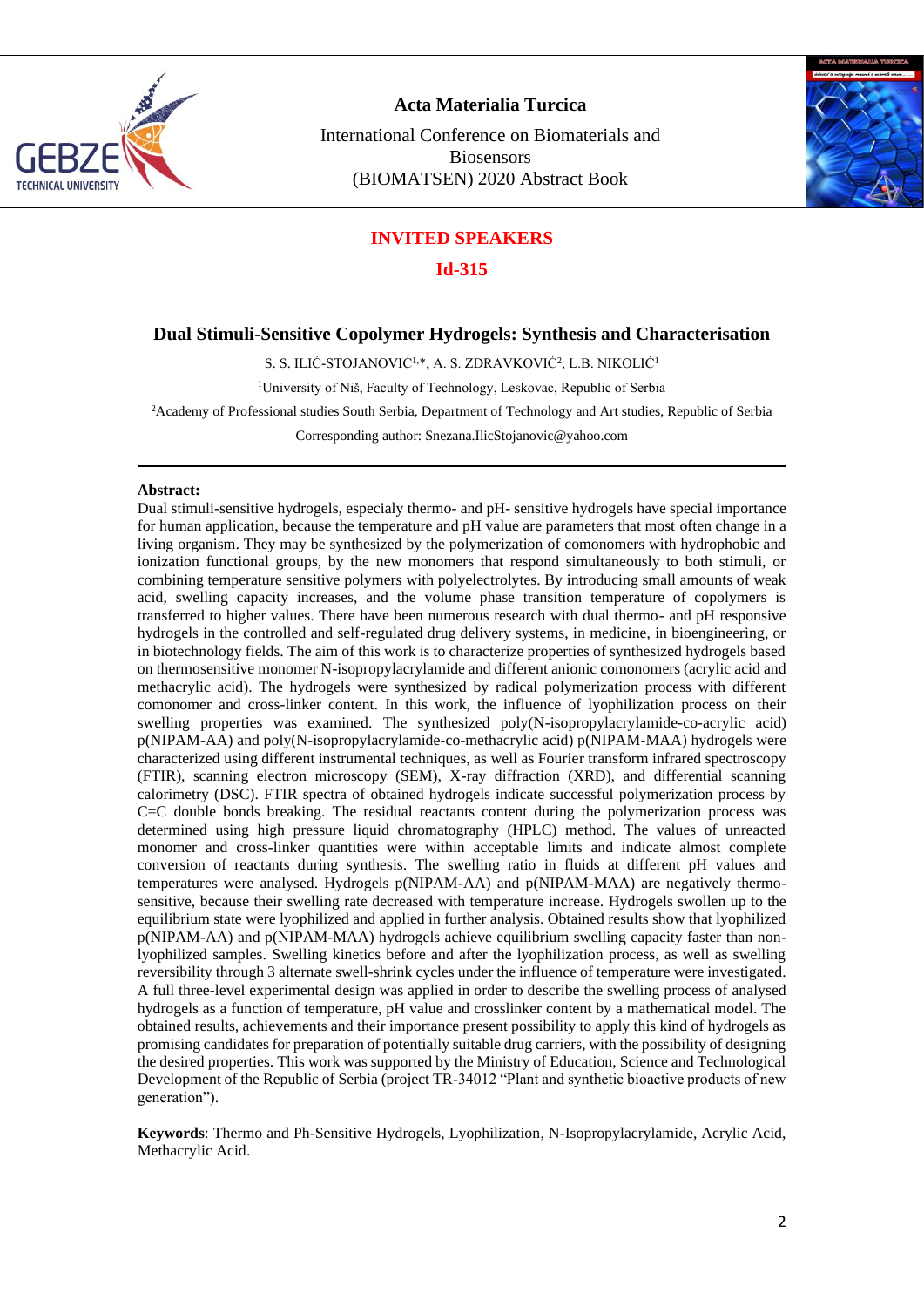

International Conference on Biomaterials and **Biosensors** (BIOMATSEN) 2020 Abstract Book

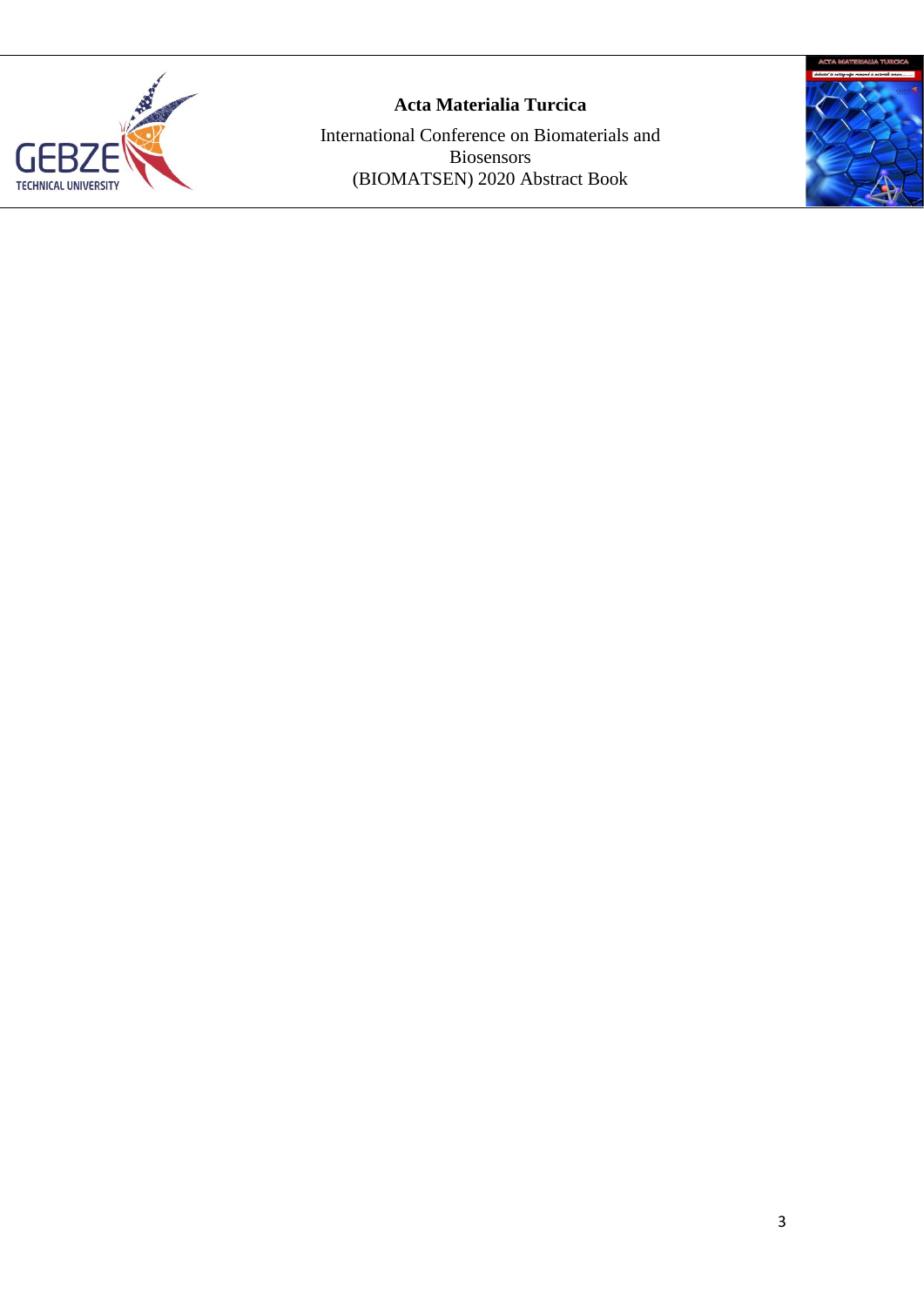

International Conference on Biomaterials and **Biosensors** (BIOMATSEN) 2020 Abstract Book



#### **INVITED SPEAKERS**

#### **Id-320**

### **New Types of Amperometric Enzyme Biosensors Based on Novel Polymer**

**Matrixes and Micro/Nanocomposites for Xenobiotics Analysis in Wastewater**

T. KAVETSKYY1,2,\*

<sup>1</sup>Drohobych Ivan Franko State Pedagogical University, I. Franko Str. 24, 82100 Drohobych, Ukraine <sup>2</sup>The John Paul II Catholic University of Lublin, Al. Racławickie 14, 20-950 Lublin, Poland

Corresponding author: kavetskyy@yahoo.com

#### **Abstract:**

Technogenic pressure on the environment significantly affects the pollution of water resources. Especially dangerous are xenobiotics – products of the chemical and pharmaceutical industry, which negatively impact on the physiological state of living organisms and have carcinogenic properties even at very low concentrations. Conservation and restoration of water resources is a huge problem for modern society. Some xenobiotics, apart from wastewater treatment plants, are also in the surface and underground waters, because they were only partially removed in the process of the existing technological schemes for cleaning of wastewater. One of such innovations is creation of highly sensitive biosensors for analysis of the level of wastewater pollution. The studies of micro/nano-modified polymers will lead to the creation of devices with a significantly expanded range of capabilities for detecting harmful contaminants. The main aim of the research curried out was focused on the creation of new bio-recognizing layers based on enzymes for analytical purposes and novel polymer matrixes and electroconductive micro/nanomaterials, which can be used for effective enzyme immobilization. Nanoparticles of noble metals and highly dispersed inorganic materials were used as nanocarriers of bioselective molecules. The synthesized novel polymer matrixes and micro/nanomaterials were used for the construction of biorecognition layers of new amperometric biosensors. Special attention was paid to study the possible advantages of nanoparticles compared with their micro-analogues, in particular, possibility of direct (mediatorless) electrochemical communication between enzymes and electrode surface in redox systems on the example of laccase. The author thanks Profs. M. Gonchar and T. Petkova and Drs. O. Smutok, O. Šauša, H. Švajdlenková, V. Boev, V. Ilcheva, and J. Ostrauskaite for fruitful collaboration in this research. This work was financially supported by the Ministry of Education and Science of Ukraine (Nos. 0118U000297 and 0119U100671). The author also acknowledges the SAIA for scholarship in the Institute of Physics of Slovak Academy of Sciences within the National Scholarship Programme of the Slovak Republic.

**Keywords:** Amperometric Biosensor, Enzyme, Laccase, Organic-Inorganic Ureasil Polymer, Photocross-Linked Polymer.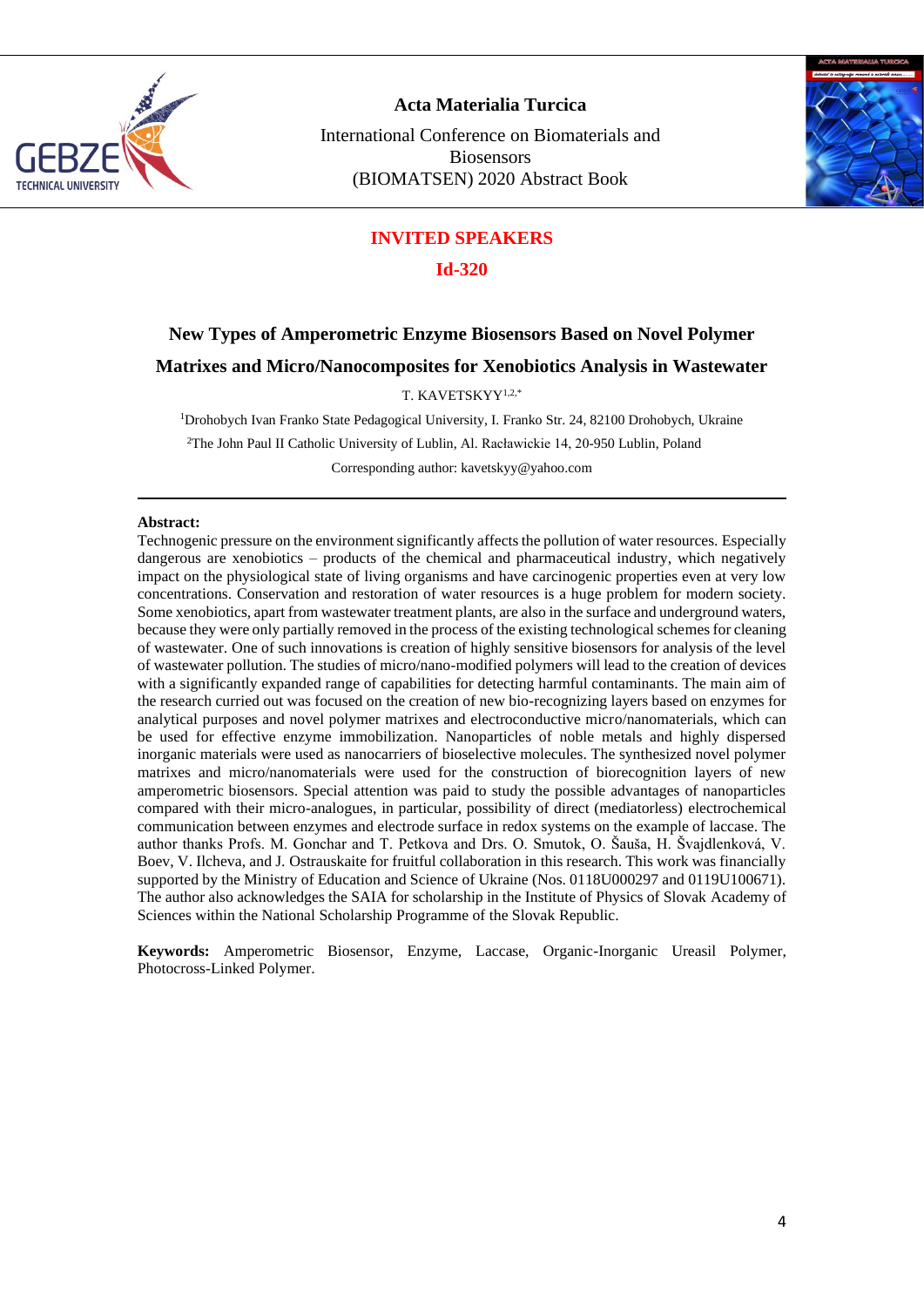

International Conference on Biomaterials and **Biosensors** (BIOMATSEN) 2020 Abstract Book



#### **REGULAR SESSIONS**

#### **Id-328**

#### **Hydrogel Scaffold Formation in Turbid Medium of Biotissue via**

#### **Photocrosslinking**

A. G. SAVELYEV<sup>1,2,\*</sup>, A. V. SOCHILINA<sup>1,3</sup>, N. V. SHOLINA<sup>2</sup>, R. A. AKASOV<sup>1,2,3</sup>, A. V. NECHAEV<sup>1,4</sup>, E. V. KHAYDUKOV<sup>1,2</sup>

<sup>1</sup>Federal Scientific Research Centre "Crystallography and Photonics" of Russian Academy of Sciences, Leninskiy

pr. 59, 119333, Moscow, Russia

<sup>2</sup>Sechenov First Moscow State Medical University, Trubetskaya str. 8, 119991, Moscow, Russia

3Shemyakin-Ovchinnikov Institute of Bioorganic Chemistry of the Russian Academy of Sciences, Miklukho-

Maklaya str. 16/10, 117997, Moscow, Russia

<sup>4</sup>Moscow Technological University, Lomonosov Moscow State University of Fine Chemical Technologies,

Vernadskogo pr. 86, 119571, Moscow, Russia

Corresponding author: A.G.Savelyev@gmail.com

#### **Abstract:**

Formation of polymeric scaffolds in the injured area is a promising approach for augmentation of soft tissue repair. However, photocrosslinking process in the depth of scattering medium is challenging due to the small penetration depth of UV light required for exciting the photoinitiator molecules e.g., Irgacure, TPO, CQ. In order to overcome this problem we synthesized water soluble PEG-chlorin  $p_6$  possessing absorption in UV and red region of spectrum within the biotissue transparency window (626-1316 nm). In situ gelation of biocompatible hyaluronic acid glycidyl methacrylate (HAGM) hydrogel is demonstrated. Water-soluble PEG-chlorin  $p_6$  was prepared from chlorin  $p_6$  trimethyl ester. Chlorin  $p_6$ dimethyl ester was synthesized by selective hydrolysis with lithium hydroxide and then was converted to PEG derivative in 89% yield after N,N′-disuccinimidyl carbonate activation and reaction with monomethyl ether amino $PEG_{2000}$ . It was purified using preparative TLC. HAGM was synthesized with 68% degree of substitution as described in. Light toxicity of PEG-chlorin  $p_6$  was evaluated in vitro using human immortalized Bj-5ta fibroblasts by MTT assay. It was found, that PEG-chlorin  $p_6$  irradiation (365) nm, 3 J/cm<sup>2</sup>) did not lead to the cell death up to 200  $\mu$ M and with limited (more than 80% cell viability) toxicity at concentrations up to 400 µM. Therefore, photocurable composition (PCC) was produced by dissolution HAGM (16 wt%) and PEG-chlorin  $p_6$  (200 µM) in normal saline with triethanolamine (0.5 wt%) as a coinitiator. Aiming to reproduce the turbid medium of living tissue, biotissue-mimicking phantoms were fabricated using agarose (Serva). Agarose (450 mg) was mixed with water (50 ml) and melted at 100  $^{\circ}$ C with vigorous stirring until the complete dissolution of the polysaccharide. After cooling down to 65 °C, 1 ml of 1.8% low-lactose milk (Parmalat) was added for imitation of scattering properties. Then the liquid was placed in molds and cooled. Live cells (human HaCaT keratinocytes) were gently mixed with PCC immediately prior to photocrosslinking. PCC was placed in the cavities of phantoms and irradiated by 675 nm laser  $(250 \text{ mW/cm}^2, 17 \text{ min})$ . The photocrosslinking of the entire PCC volume was demonstrated for 0.7, 1.8, 2.6, 3.6 and 4.8 mm thick phantoms. The cell-laden hydrogel samples were placed in RPMI-1640 cell culture medium and incubated at  $37^{\circ}$ C, and  $5\%$  CO<sub>2</sub> in a humidified atmosphere. The cells were stained with Calcein AM (50  $\mu$ M, 10 min) and Hoechst 33342 (50  $\mu$ M, 10 min) to visualize cytoplasm and cell nucleuses, respectively. Fluorescent microscopy indicated that keratinocytes were alive after 1, 3 and 5 days of incubation. In situ photocrosslinking was demonstrated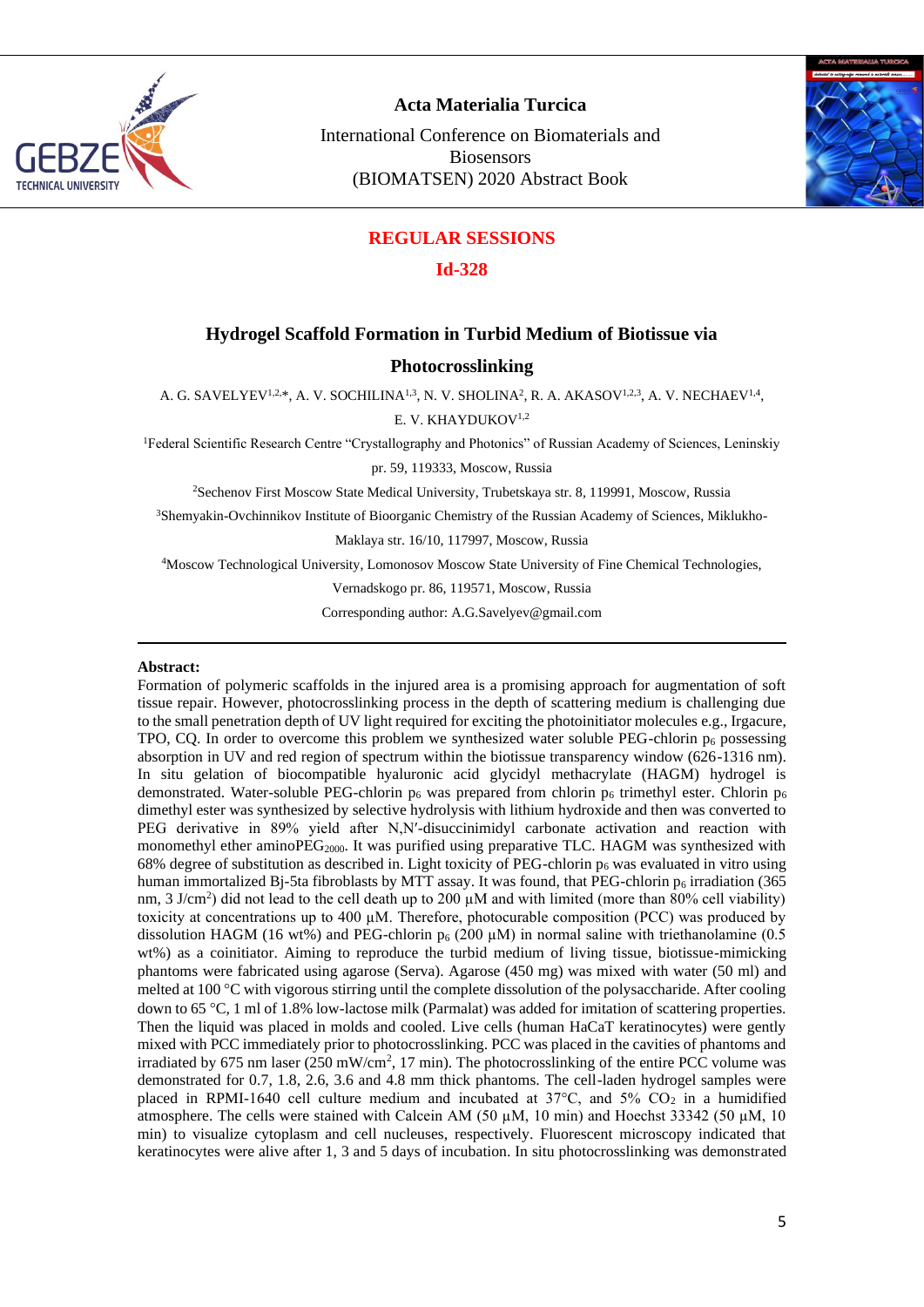

International Conference on Biomaterials and **Biosensors** (BIOMATSEN) 2020 Abstract Book



in DBA/2 mice. PCC was subcutaneously injected on the dorsal surfaces of mice (3 pieces) and exposed to 675 nm light. On day 14 the scaffolds with adjacent tissue sites were taken for histological examination. The absence of an inflammatory response and cruicial structural changes in the tissue confirms the biocompatibility of hydrogel. The research was supported by RSF(project№18-79-10198) in the part of scaffolds and RFBR(project№17-00-00118KOMFI) in the part of histology.

**Keywords:** Cell-Laden Hydrogels, Photocrosslinking, Turbid Medium, PEG-Chlorin P6.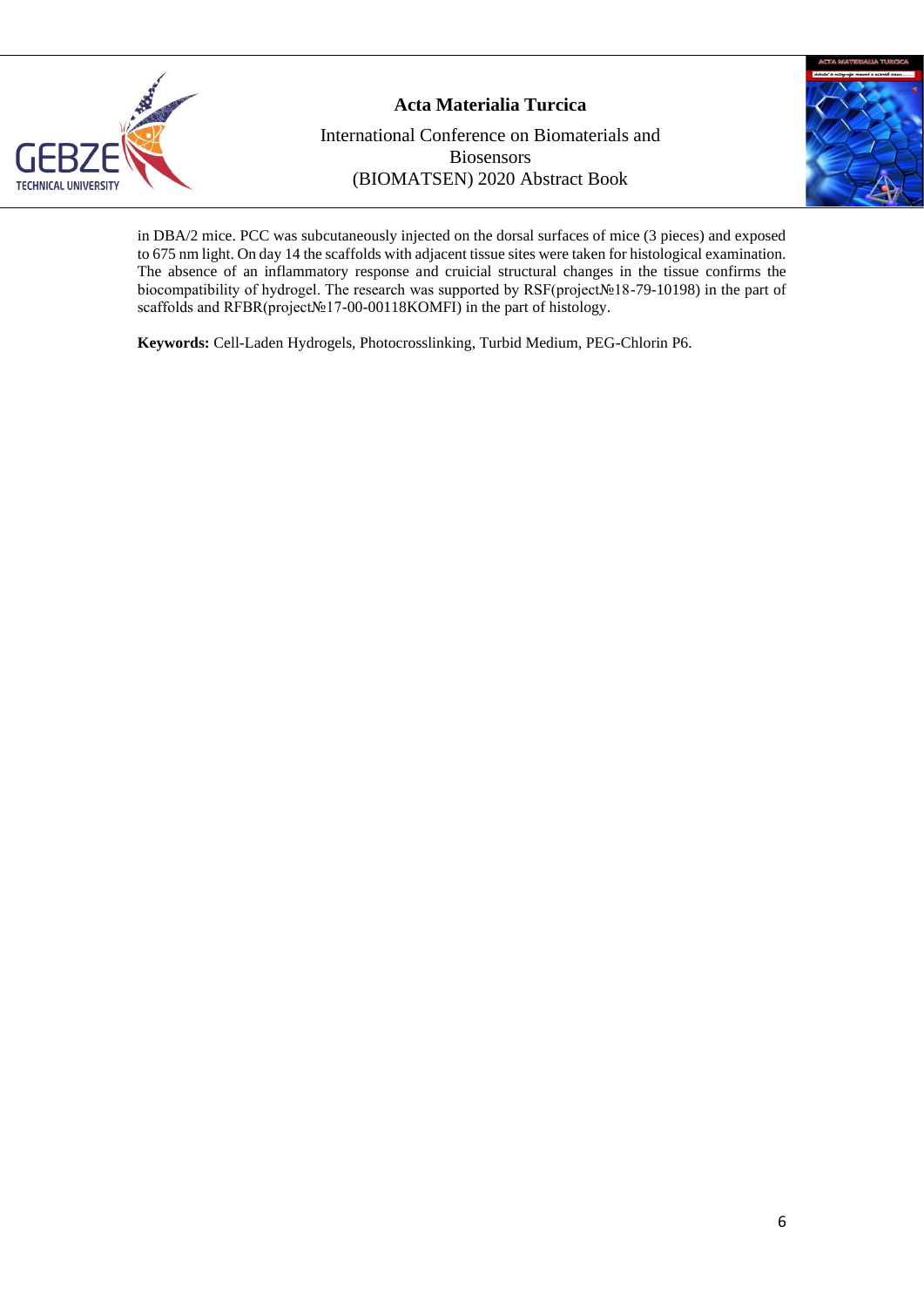

International Conference on Biomaterials and **Biosensors** (BIOMATSEN) 2020 Abstract Book



#### **REGULAR SESSIONS**

#### **Id-329**

## **Evaluation of Nanotextured Films Encapsulating Doxorubicin Hydrochloride for**

#### **Drug Delivery Applications**

G. YAŞAYAN

Department of Pharmaceutical Technology, Faculty of Pharmacy, Marmara University, İstanbul 34669, Turkey

Corresponding author: gokcen.yasayan@marmara.edu.tr

#### **Abstract:**

Smart systems that mimic morphological structure of extracellular matrix draw attention due to their ability to modulate cell behavior. Numerous studies demonstrated that cells respond to surface textures where changes in cellular alignment, adhesion, proliferation, and morphology are reported. Based on this background, in this work, we have fabricated nanotextured films encapsulating doxorubicin hydrochloride, and evaluated them as a new drug delivery system. By these nanotextured films, we aimed to influence the behavior of cancer cell, and at the same time manage cancer treatment. Films with hemispherical protrusion shaped surface texture were fabricated by colloidal lithography and polymer casting. Mono-layered arrays of polystyrene particles with the diameters of 99, 210, and 280 nm were used as templates, which are then transferred to polydimethylsiloxane reverse molds. Nanotextured films were obtained by casting water-in-oil stable polycaprolactone emulsions to polydimethylsiloxane molds. Non-textured films were also fabricated for control studies. After fabrication, films are characterized by atomic force microscopy, X-ray photoelectron spectroscopy, contact angle measurements, and fourier transform infrared spectroscopy. Afterwards films were further evaluated for drug delivery by encapsulation efficiency and in vitro drug release studies. Doxorubicin HCl release kinetics from nanotextured films were conducted. According to results, surface textures were successfully transferred to films. All films were found to be hydrophilic with contact angle values around 40°. Samples were found to have PDMS remaining over topography with around 3 nm thickness. Drug release studies were carried for 60 days, and within this period of time it was found that approximately 30% of the drug is released in all formulations. For the nanotextured samples, drug release profile fits to Higuchi model, whereas for non-textured films it is the first order model. Our study showed that nanotextured films could be a promising system for drug delivery. Further studies should be carried to evaluate full potential of nanotextured films for drug delivery. This work was supported by The Scientific and Technological Research Council of Turkey (TÜBİTAK) [grant number 114S525]. XPS and contact angle analyses were performed at the METU Central Laboratory R&D Training and Measurement Center. I would like to thank Professor Oya Orun and Assoc. Professor Pınar Mega Tiber for their contributions.

**Keywords**: Nanotexture, Colloidal Lithography, Doxorubicin Hydrochloride, Polycaprolactone, Drug Delivery.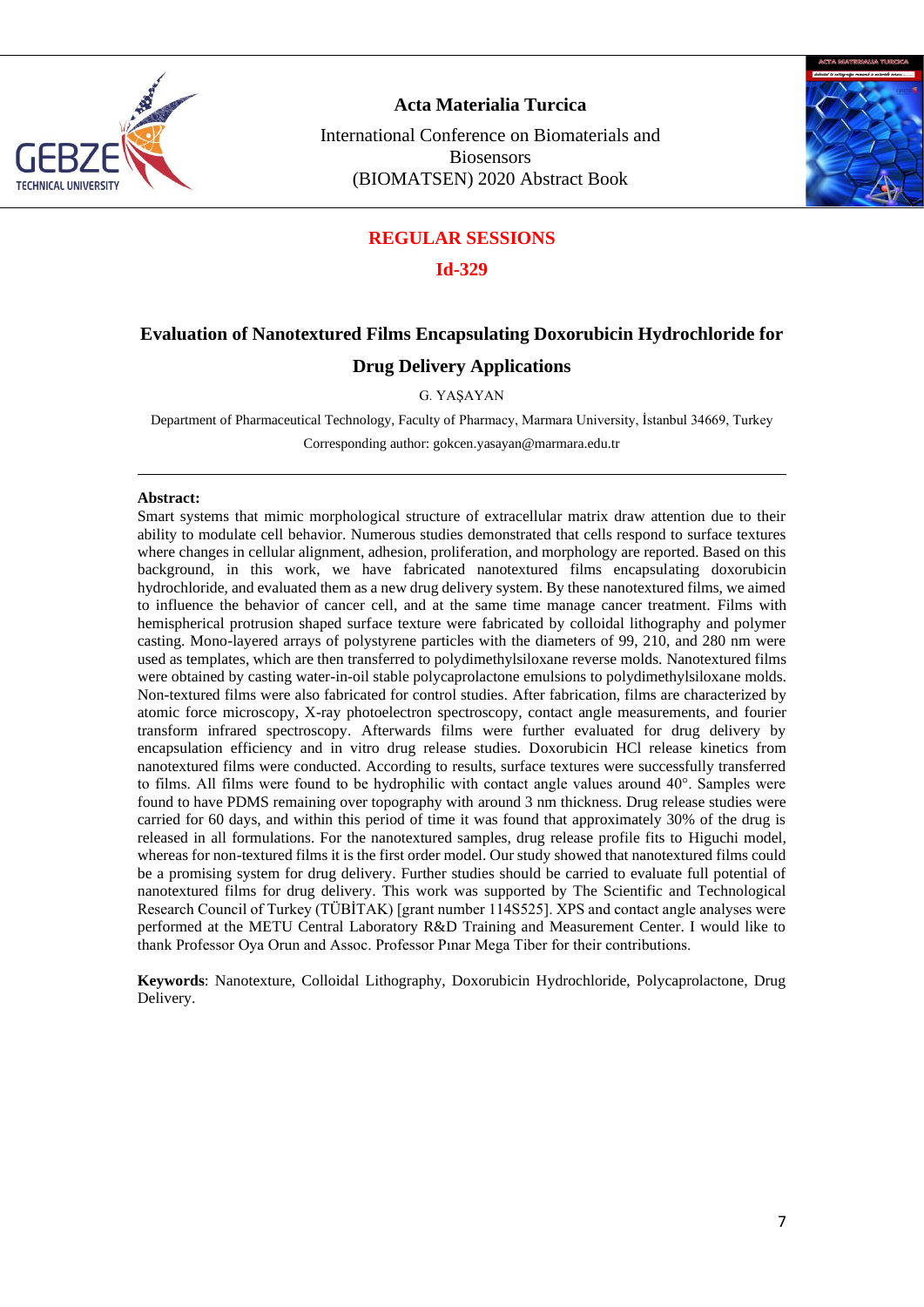

International Conference on Biomaterials and **Biosensors** (BIOMATSEN) 2020 Abstract Book



#### **POSTER SESSIONS**

**Id-297**

#### **Non-linear Analysis of Deformation Behavior of HA/PLCL Porous Bio-**

#### **composites**

F. H. M. AZAHAR<sup>1,2,\*</sup>, M. TODO<sup>2</sup>

<sup>1</sup>Kyushu University Program for Leading Graduate School, Green Asia Education Center,

Interdisciplinary Graduate School of Engineering Sciences, Kyushu University,

Kasuga-koen 6-1, Kasuga-shi, Fukuoka 816-8580, Japan

<sup>2</sup>Research Institute of Applied Mechanics (RIAM), Kyushu University,

Kasuga-koen 6-1, Kasuga-shi, Fukuoka 816-8580, Japan

Corresponding author: mohamad.azahar.519@s.kyushu.u-ac.jp

#### **Abstract:**

It is well-known that the biology of bone mainly consists of the inorganic minerals, therefore bioceramics with similar constituent to that inorganic minerals of bone, e.g., hydroxyapatite  $[Ca_{10}(PO_4)_6(OH)_2]$  (HA) are extensively used for the scaffold fabrication. However, the major problems of HA porous material such as insufficient mechanical strength and brittleness limit its application especially in hard tissue implant. Hence, biodegradable synthetic polymers (biopolymer) are commonly used as composite materials to enhance the mechanical properties of HA porous scaffold. In this present work, HA based scaffold incorporated biopolymer namely, Poly(L-Lactide-co-ε-Caprolactone) (PLCL) is developed in an attempt to overcome the problem. Further, two theoretical models are developed to express the nonlinearity of the load-displacement curve obtained from the three-point bending test. Finally, the surface morphology of this material is observed using the Scanning Electron Microscopy (SEM). HA/PLCL material is observed to have non-linear deformation where Model I depicts better accuracy compared to Model II with 7.76% error while 11.61% error for Model II. However, due to load limitation of Model I, Model II seems to have a better prediction on the load-displacement curve. The morphological structure of HA/PLCL shows two layers of interconnecting pores where the addition of polymer has enhanced the mechanical properties by providing ductility.

**Keywords:** Biomaterial, Non-Linear Deformation, Mechanical Behavior.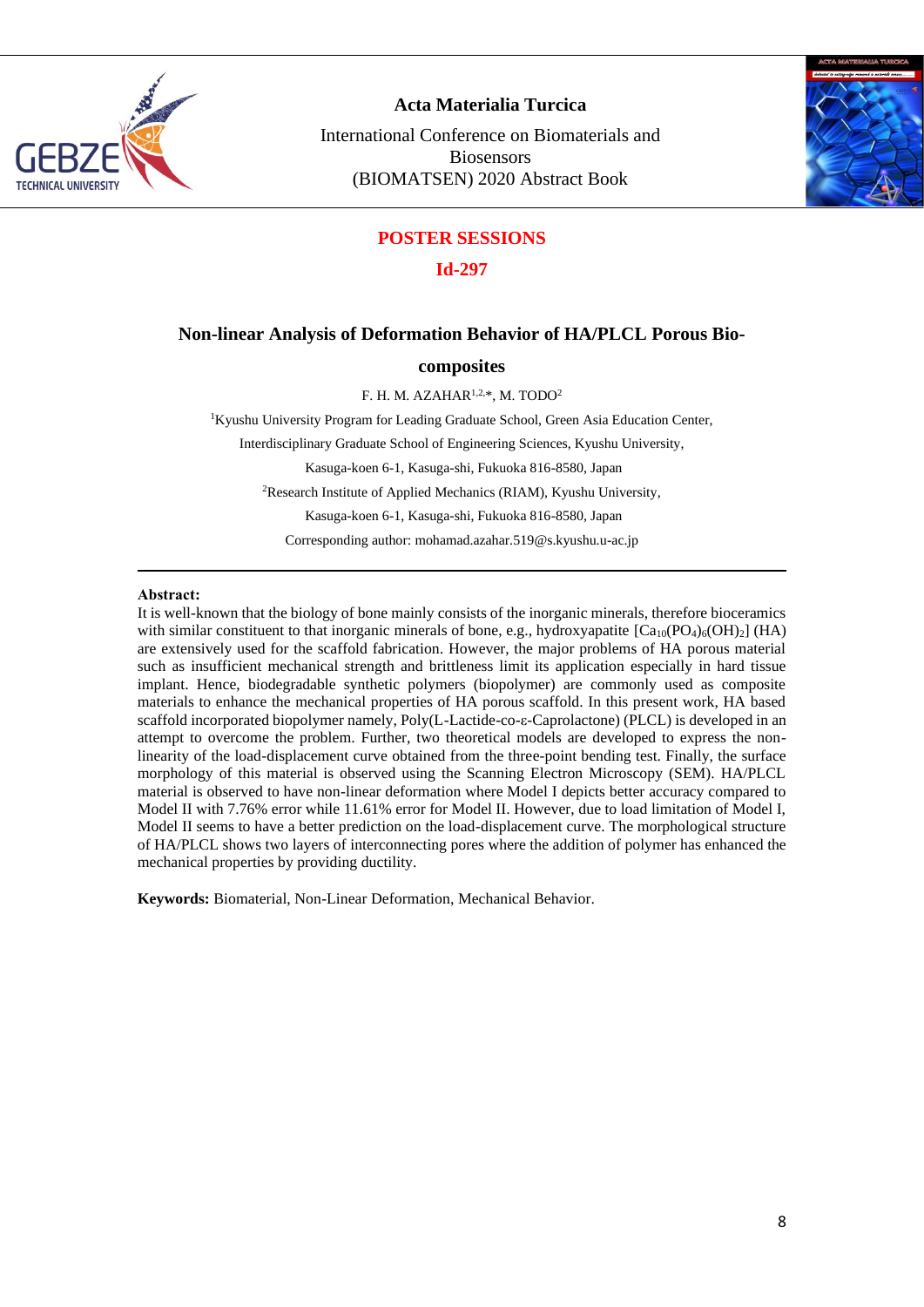

International Conference on Biomaterials and **Biosensors** (BIOMATSEN) 2020 Abstract Book



#### **POSTER SESSIONS**

#### **Id-321**

#### **Investigating the Network Properties of Polymer Matrixes for Controlling a**

#### **Functionality of Laccase-based Amperometric Biosensors**

T. KAVETSKYY<sup>1,2,\*</sup>, Y. KUKHAZH<sup>1</sup>, K. ZUBRYTSKA<sup>1</sup>, E. KRASNEVYCH<sup>1</sup>, O. ZUBRYTSKA<sup>1</sup>, V. BOEV<sup>3</sup>, V. ILCHEVA<sup>3</sup>, T. PETKOVA<sup>3</sup>, S. KASETAITE<sup>4</sup>, J. OSTRAUSKAITE<sup>4</sup>, H. ŠVAJDLENKOVÁ<sup>5</sup>, O. ŠAUŠA<sup>6</sup>

<sup>1</sup>Drohobych Ivan Franko State Pedagogical University, I. Franko Str. 24, 82100 Drohobych, Ukraine

<sup>2</sup>The John Paul II Catholic University of Lublin, Al. Racławickie 14, 20-950 Lublin, Poland

<sup>3</sup>Institute of Electrochemistry and Energy Systems, Bulgarian Academy of Sciences,

Acad. G. Bonchev Str. Bl.10, 1113 Sofia, Bulgaria

<sup>4</sup>Kaunas University of Technology, Radvilenu rd. 19, 50254 Kaunas, Lithuania

<sup>5</sup>Polymer Institute, Slovak Academy of Sciences, Dúbravská cesta 9, 845 41 Bratislava, Slovak Republic

6 Institute of Physics, Slovak Academy of Sciences, Dúbravská cesta 9, 845 11 Bratislava, Slovak Republic

Corresponding author: kavetskyy@yahoo.com

#### **Abstract:**

Application of polymer materials as holding matrixes of immobilized enzyme is an innovative approach in a construction of the non-mediated laccase-based biosensors of the third generation. The constructed biosensor based on the ureasil/As<sub>2</sub>S<sub>3</sub> composite was characterized by a very high sensitivity, but a weak point of the biosensor was very strong unexpected electrochemical noise at chronoamperometric measurement. At the same time, new perspectives of the ureasil-based polymers for construction of amperometric enzyme biosensors were further found. In particular, a correlation between the network properties of the biosensor sensing layers (e.g., free-volume  $V<sub>h</sub>$  at glass transition temperature  $T<sub>g</sub>$  and coefficients for the thermal expansion of free-volume voids  $\alpha_{\text{FI}}$ ,  $\alpha_{\text{F2}}$  as well as their difference ( $\alpha_{\text{F2}} - \alpha_{\text{FI}}$ ), and swellability or crosslinked density) based on the pure ureasil and ureasil/As<sub>2</sub>S<sub>3</sub> composites of different history (fresh and aged samples) and biosensor characteristics (e.g., a maximal current at substrate saturation *I*<sub>max</sub>, apparent Michaelis-Menten constant  $K_M$ <sup>app</sup> to ABTS chosen as a substrate, the slope of the calibration curve *B*, and the sensitivity of bioelectrodes obtained by means of cycle voltammetry and chronoamperometric analysis) was established. On the other hand, vegetable oil-based photopolymers could be also used as a holding matrix in biosensors. Recently, laccase-based amperometric enzyme biosensors of the third generation for analysis of phenol derivates was constructed using graphite rods (type RW001) as working electrodes and the photocross-linked polymers as a matrix. Such matrix consisted of epoxidized linseed oil (ELO), bisphenol A diglycidyl ether (RD) as reactive diluent and 50% mixture of triarylsulfonium hexafluorophosphate in propylene carbonate (PI) as photoinitiator. The synthesis was made by the reaction of ELO and 10 mol.% or 30 mol.% of RD, using 3 mol.% of PI (ELO/10RD and ELO/30RD, respectively). The holding matrixes were used for an immobilization of commercial laccase from the fungus *Trametes versicolor*. The network properties of the polymer matrixes, holding biosensing element, were studied by means of positron annihilation lifetime spectroscopy (PALS) and swelling measurements. The amperometric enzyme biosensor parameters were evaluated using cyclic voltamperometry and chronoamperometric analysis. A correlation between the constructed biosensor parameters and microscopical free volume of the biosensor holding matrixes was also established. Thus, as a result of the research carried out, one may suggest about finding a possible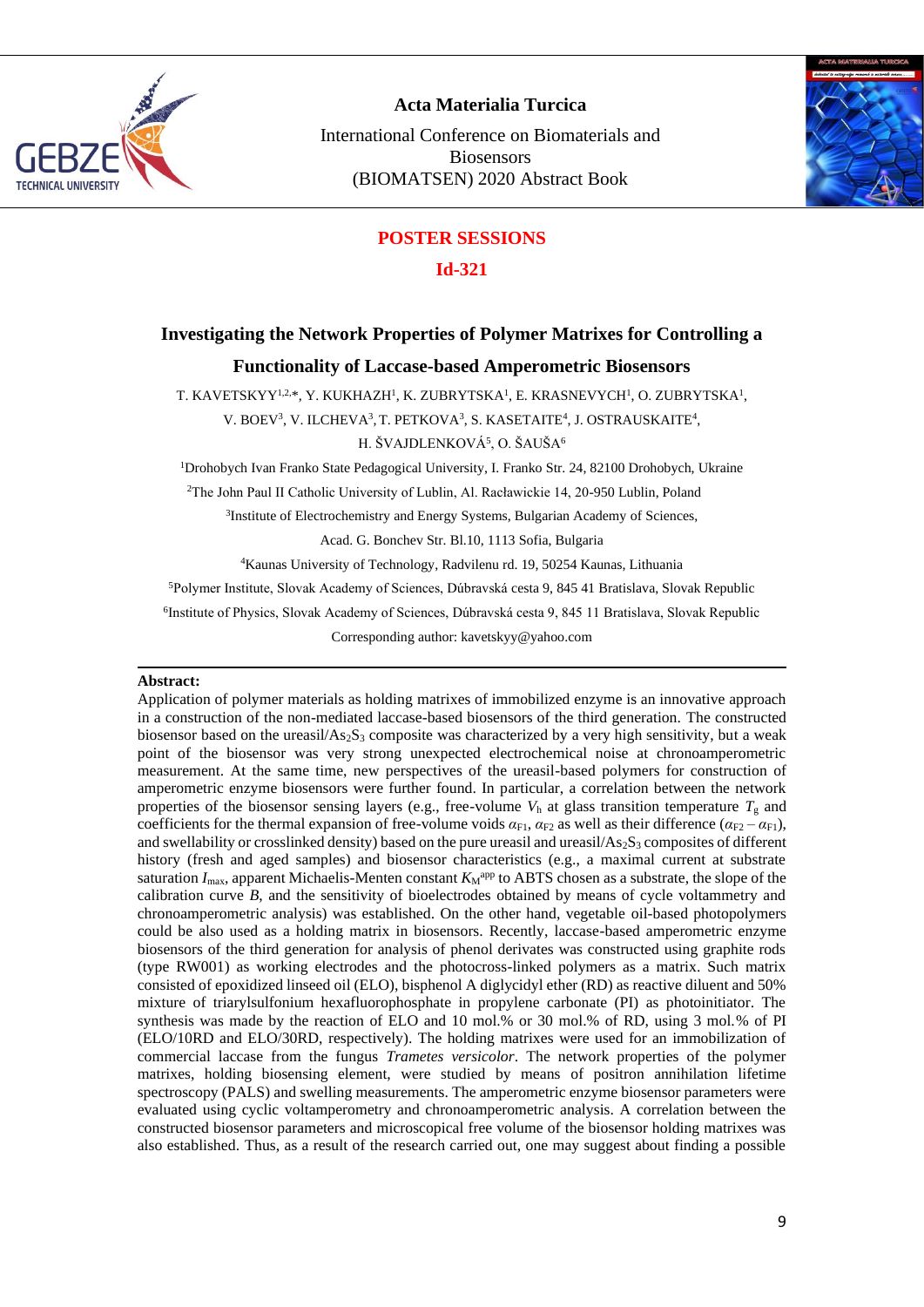

International Conference on Biomaterials and **Biosensors** (BIOMATSEN) 2020 Abstract Book



master parameter for controlling a functionality of amperometric enzyme biosensors. This work was supported in part by the Ministry of Education and Science of Ukraine (Nos. 0117U007142, 0118U000297, and 0119U100671), Slovak Grant Agency VEGA (Nos. 2/0127/17 and 2/0157/17), Slovak Research and Development Agency (No. APVV-16-0369), and NSF of the Bulgarian Ministry of Education (No. FNI-DN09/12-2016.). T.K. and Y.K. also acknowledge the SAIA for scholarship in the IPSAS within the National Scholarship Programme of the Slovak Republic.

**Keywords:** Organic-inorganic Ureasil Polymer, Photocross-linked Polymer, Positron Annihilation, Free Volume, Swelling.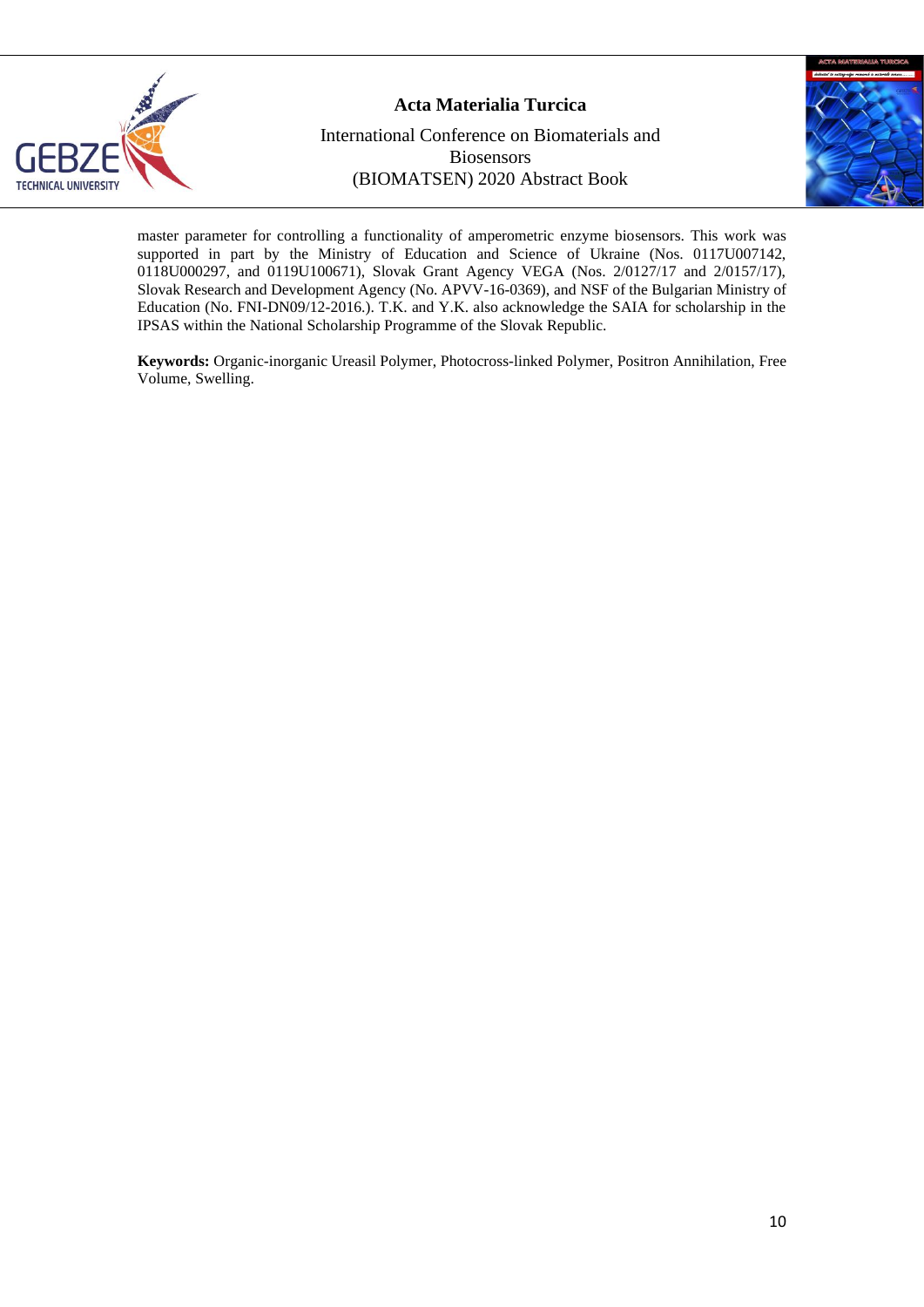

International Conference on Biomaterials and **Biosensors** (BIOMATSEN) 2020 Abstract Book



#### **POSTER SESSIONS**

#### **Id-345**

#### **Laccases in Biocatalysis and Modification of Biomaterials**

T. KUDANGA

Department of Biotechnology and Food Technology, Durban University of Technology, P.O. BOX 1334, Durban,

4000, South Africa.

Corresponding author: tukayik@dut.ac.za

#### **Abstract:**

Laccase (benzenediol: oxygen oxidoreductase, EC 1.10.3.2) is a multi-copper-containing enzyme which performs one-electron oxidation of various substrates such as diphenols, methoxy-substituted monophenols, as well as aromatic and aliphatic amines to form radicals and at the same time reduces molecular oxygen to water. Laccase-generated radicals undergo a number of non-enzymatic reactions, which have many potential applications. In the present contribution, applications of laccases in biocatalysis and modification of biomaterials are presented. In biocatalysis, laccase-catalysed the synthesis of potent bioactive compounds (mainly antioxidants) through homomolecular coupling and the efficacy of the compounds was assessed in-vitro and ex-vivo on human skin cells (keratinocytes and fibroblasts). In the modification of biomaterials, the enzyme was used 1. to develop green processes for the surface functionalization of lignocellulose materials mainly for improving hygienic properties (hydrophobicity and antimicrobial properties), and 2. to modify food biopolymers for the production of hydrogels and functional ingredients for gluten-free products. Laccase-catalysed dimerization of phenolic compounds such as ferulic acid, 2,6-dimethoxyphenol, 3-hydroxytyrosol, caffeic acid and silybin led to the production of dimers with high antioxidant capacity in comparison to the corresponding monomeric substrates. The monomers were linked mainly through C-C linkages with the β-5 and β-β linkages predominant in phenolic acids. In the modification of lignocellulse materials, fluorophenols and alkylamines were grafted to improve hydrophobicity while tannins and antifungal agents were grafted to improve antimicrobial properties. Modelling of the grafting reactions showed that functional molecules were coupled to guaiacylglycerol β-guaiacyl ether and dibenzodioxocin mainly through 5-5 linkages while the molecules were coupled to syringylglycerol β-guaiacyl ether through 4-*O*-5 linkages. Modification of food biopolymers improved properties of gluten-free bread and hydrogels produced from underutilised food ingredients. The processes developed have implications in various industries mainly the health and nutraceutical industries and the wood and paper industries.

**Keywords:** Laccase, Lignocellulose Materials, Surface Functionalisation, Biocatalysis.